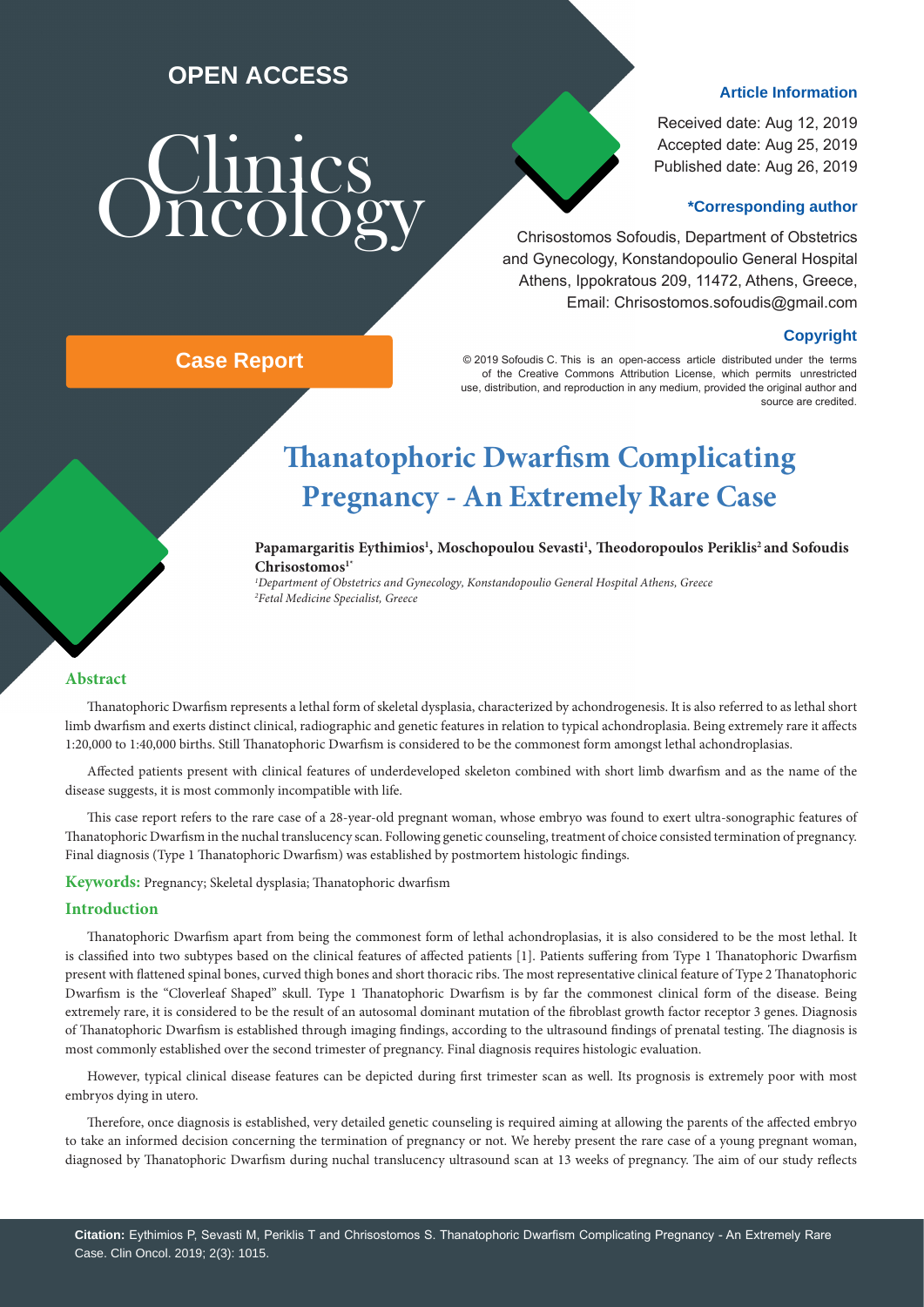# *Oncology*



proper diagnosis, counseling and treatment of choice in such rare cases.

### **Case Presentation**

We present a 28-year-old (gravida 5, para 2) pregnant woman admitted at our antenatal clinic during her  $6<sup>th</sup>$  week of gestation. Reaching the 8th week, positive fetal heart beat was diagnosed. Next step, a specialized prenatal diagnosis center in order to evaluate the range of Nuchal Translucency (NT) Ultrasound Scan between the 11<sup>th</sup> and 13+6th week of gestation. Maximal diameter of NT up to 2, 1mm inside normal range. Nasal bone was present. Unfortunately, through ultra-sonographic evaluation, a fetal congenital dysplasia of the spine was diagnosed.

Specifically, a diagnosis of lumbar scoliosis accompanied by possible absence of lumbar vertebrae was made. The diameter of CRL was found shorter in diameter than expected, while fetal limbs and head appeared to be normal in growth. Fetal biometry revealed Biparietal Diameter definition (BPD) of 30.0mm, Head Circumference (HC) of 102.1mm, and Femur Length (FL) of 10mm. Ultra sonographic gestational age was diagnosed with 2 weeks' diversion than similar measured according to last menstrual period. No other abnormalities were revealed in the scan. Following these depicted imaging findings, was established the diagnosis of severe achondroplasia consistent with Type 1 Thanatophoric Dwarfism.

Both woman and her partner did not suffer from any medical conditions either congenital or acquired. They did not take any medication or any recreational agents before or during pregnancy. Equally, they did not have any family history of congenital disorders or skeletal dysplasia. We must mention a history of a first trimester spontaneous abortion followed by uncomplicated pregnancies.

The children were both healthy with no congenital defects. The woman was neither a smoker nor an alcohol drinker before or during her pregnancy. Furthermore, she was not exposed to any teratogenic medication or harmful environmental factors such as radiation during her pregnancy. Following ultrasound imaging findings, the couple had excessive genetic counseling, regarding the prognosis and implications of the condition for the well-being of their fetus.

The couple elected to go on with medical termination of pregnancy. Given the advanced gestational age of 16 weeks at the time the decision was made, the abortion was induced using analogues of synthetic prostaglandin, followed by dilatation and curettage. Histologic evaluation revealed a characteristic depiction of the mentioned fetal skeletal dysplasia.

The fetus was presented with Enlarged Thorax, Normal Skull and Extremities in size, but Small Body Through (Figure 1). X-ray depiction confirmed all preoperative imaging findings (Figure 2).

 The pregnancy was successfully terminated and the patient was discharged from the hospital in good clinical condition the following day.

### **Discussion**

First report of Thanatophoric Dwarfism dates back in 1967, when Maroteaux et al., published the first scientific report of the disease [2]. Since then very few case reports have been published due the rarity of this disastrous diagnosis. According current bibliography, incidence varies between 1 in 20,000 to 1 in 50,000 [3]. It is a sporadic rather than inherited disease since affected individuals do not survive to pass it on to next generations. The rarity of the disease makes the presentation of this case important.

Thanatophoric Dwarfism represents a congenital disease, caused by de novo autosomal dominant mutations in the Fibroblast Growth Factor Receptor 3 gene, abbreviated as FGFR3 [4]. FGFR3 gene is located on chromosome 4p16.3. Mutations in FGFR3 gene lead to abnormal long bone development. Normally fibroblast growth factors bind to the receptor of the fgfr3 gene, thus activating a signal pathway that regulates endochondral ossification [5].



**Figure 2:** X-ray depiction of Thanatophoric Dwarfism